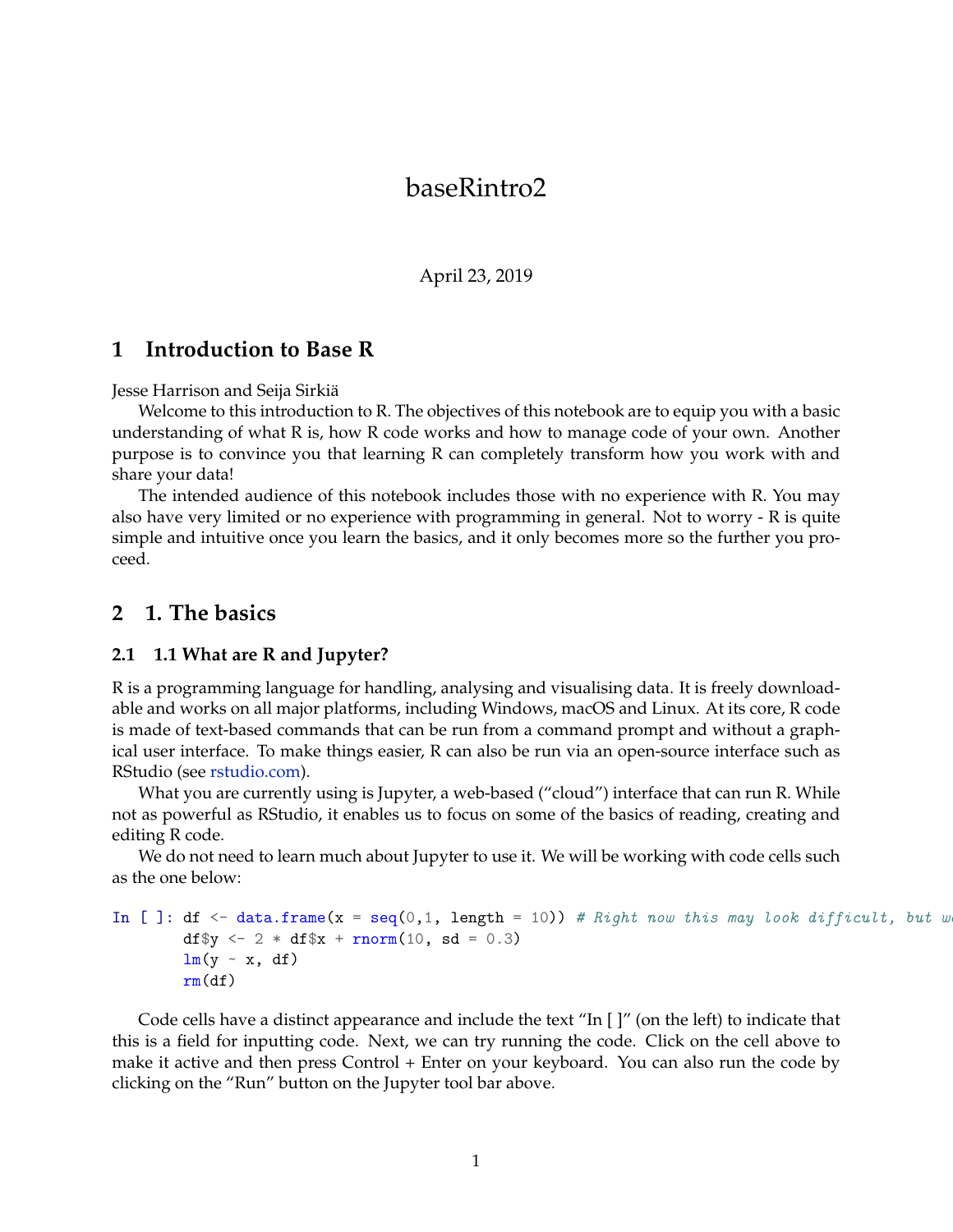When you run the code, some output will appear below the cell and the text on the left should show "In [1]" (or another number). The output includes information on a "Call" and "Coefficients". If you can see this, you're ready to move on!

# **2.2 1.2 Checkpoints in Jupyter**

Jupyter notebooks are fully editable, which means that you can edit both the text and code fields. If you delete something and want to restore a previous version of the notebook, this can be done using *checkpoints*. You can easily create a checkpoint by using the button on the Jupyter tool bar or via the File menu. **Now would be a good time to create your first checkpoint.**

Accidentally closing the browser tab of the notebook is also not a problem. Just reopen it from the Jupyter home tab. If you've closed that too (or e.g. if you wish to switch browsers or computers) you can start over from [notebooks.csc.fi](https://notebooks.csc.fi). Your notebook can will remain intact for as long as the virtual machine session is running.

To see how long your session is running for, you can go back to the [notebooks.csc.fi](https://notebooks.csc.fi) dashboard. **NOTE: once the session expires, everything you wrote will be deleted, including all checkpoints.**

To keep a copy of your work, you can download the notebook in several formats (via the File menu). The following formats may be useful:

- Notebook: use this in case you want to return to the actual complete notebook on another Jupyter instance. Notebooks on [notebooks.csc.fi](https://notebooks.csc.fi) only stay up for a limited time and if you want to work for longer than that, this is what you need. You can restart the R for Beginners machine and before clicking on the .ipynb file to open the notebook, upload and replace the notebook (the .ipynb file) with the version you downloaded earlier.
- R code: this will download only the parts involving R code (e.g. for importing in RStudio).
- PDF: this will create a PDF document which is possible to read but not work on. It's best to do this without the outputs (choose 'Restart & Clear Output' from the Kernel menu).

## **2.3 1.3 Simple calculations in R**

By running the code above, you already performed several tasks using R. To become more familiar with how this works, let's try some of our own. An example we can try is performing a numeric calculation. For example, try typing  $1 + 1$  in the field below and running it. Typing code without spaces (e.g. 1+1) also works, although long sections of code without spaces can become difficult to read.

As you can see, with tasks like these R performs similarly to a calculator. You can also use symbols including parentheses and  $\hat{ }$  (for exponentiation). For decimal points, R accepts the full stop symbol (.) instead of a comma (,). Try out some calculations of your own! You can also try several at once by adding them on separate lines.

# **3 2. Assigning and managing objects**

# **3.1 2.1 Creating objects**

One of the key features of R is that your data can be assigned to a named *object* using the operator <- (less-than symbol followed by a dash). A quick way to type this is Alt + dash. Try running the code below, which assigns the result of a calculation to an object we have decided to call answerA: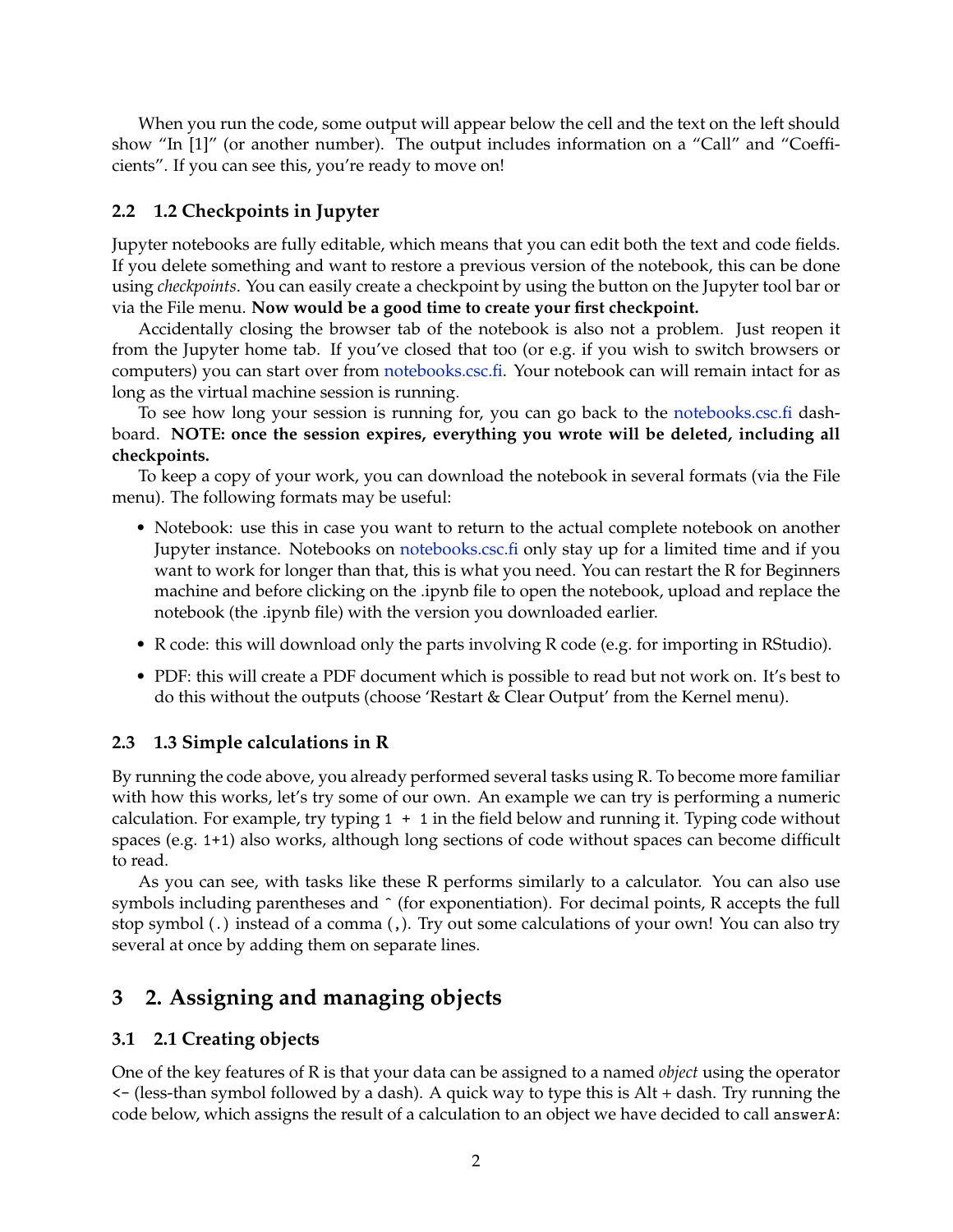In  $[$  ]: answerA  $\leq -1 + 1$ 

While previously the output appeared below the code cell, here it is not immediately visible. We can access the output by running answerA on its own:

In [ ]: answerA

The object is now stored in your R workspace. This is extremely useful because it makes it much easier to organise, manipulate and analyse your data. As part of writing R code, we can create as many objects as needed. For example, try creating a second object for a calculation of your own, called answerB, and printing the results below the code cell.

In  $[ ]:$  answerB  $<-$ answerB

We can also modify the contents of an object. For example, we could multiply the contents of answerA by two (answerA  $*$  2). If we decided to assign this back to the same object (answerA  $\leq$  answerA  $*$  2), we would overwrite the original contents. In case we wanted to avoid this, the results can also be assigned to a new object:

In [ ]: answerC  $\leq$  answerA  $*$  2 answerC

We now have three objects in our workspace. When working with real data sets, the number can of course be much higher. To keep track of all the objects in your workspace, you can use the following command:

In  $[ ]: 1s()$ 

A great thing about working with objects in R is that you can easily manipulate your data while keeping the original values intact. This is often much more difficult to achieve with other environments for data analysis. In other words, learning R can help you **keep your raw data raw.**

#### **3.2 2.2 Removing objects**

Sometimes we may wish to remove an object from the workspace. This can be done using rm() (for example, typing rm(answerA) would remove answerA. There is also a command for completely clearing your workspace: rm(list = ls()). This deletes **everything** in your current workspace. Be sure to use these commands with caution - there is no 'Undo' button in R.

If you accidentally remove something, you will need to run your code again. In Jupyter, you can also start over with an empty workspace by choosing 'Restart & Clear Output' from the Kernel menu. For now, however, let's keep the objects you created in the previous section. You may still need them!

### **4 3. Code annotation**

This is very easy to do, but also one of the most important parts to learn. It is possible to annotate your code using the # character. R will ignore the entire line after # (without this, it would attempt to run your text as a command, resulting in an error message). You can also use # to inactivate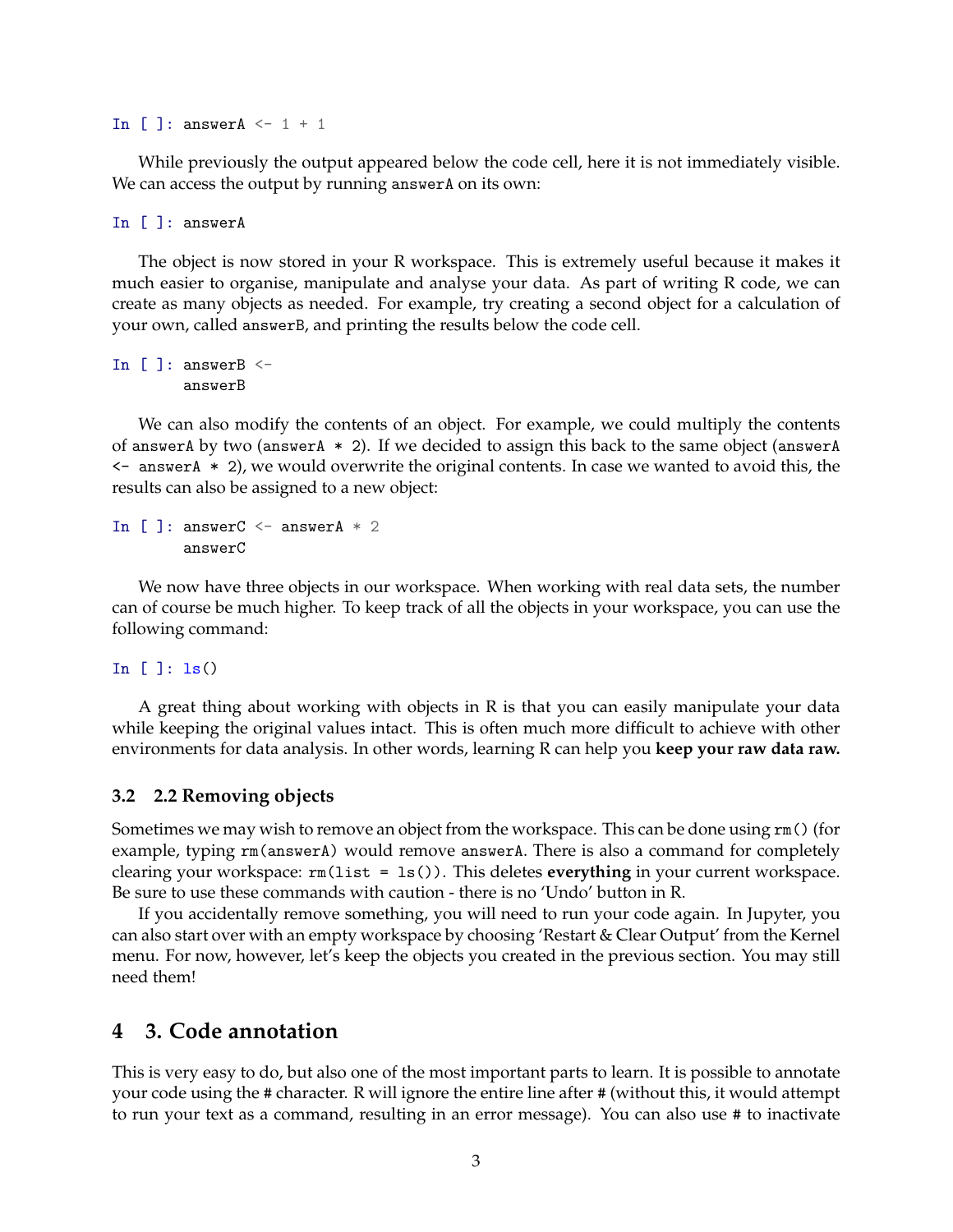parts of your code, for example if you want to try a calculation while omitting some specific step preceding it.

**Always annotate your code! This will enable you to keep track of things that you've done and it also helps you become more familiar with different commands in R. Not only this, but it will be easier for your colleagues to interpret your code. The principle is the same as keeping a thorough laboratory notebook: well-annotated code will make your work more reproducible and easier to communicate.**

# **5 4. Recap**

Take a moment to try out different expressions in the cell below until you get the hang of it. For example, you can use the objects you already created as initial values or as intermediates. You can also try adding annotations to your code and removing (as well as re-creating) your objects. Name the new objects as you wish, but keep the following guidelines in mind:

- The name must begin with a letter.
- It can contain numbers, full stops and underscores, and is case-sensitive.
- While it is possible to include spaces in object names, this requires extra effort and is not recommended.
	- **–** In general, it is good practice to keep your code as simple and easy to read as possible.
- Letters with accents and umlauts are best to avoid.
	- **–** They may not work on all systems, which can become problematic when sharing your code with others.

## **6 5. Numeric vectors**

You have now learned the basic logic of how R works with simple expressions and individual numbers. The next step toward doing some real data analysis in R involves getting to grasp with *vectors*. There are three types of vectors in R: numeric, character-based and logical. We will start with numeric vectors.

- Numeric vectors are ordered sequences of numbers (the order is data-dependent and the sequence can be of any length)
	- **–** An example: 3, 67, 2, 500, 0.5, 10

You can do calculations with vectors just like with individual numbers. The calculations are separately applied to each value. Actually, single numbers **are** vectors with a length of 1!

• Most mathematical functions also work on the same principle when applied to vectors

**–** exp(), log(), abs() and so on

• However, some functions treat the vector as a whole

**–** length(), sum(), mean(), median(), sd(), var(), min(), max()

• summary() tells us several things about a vector at once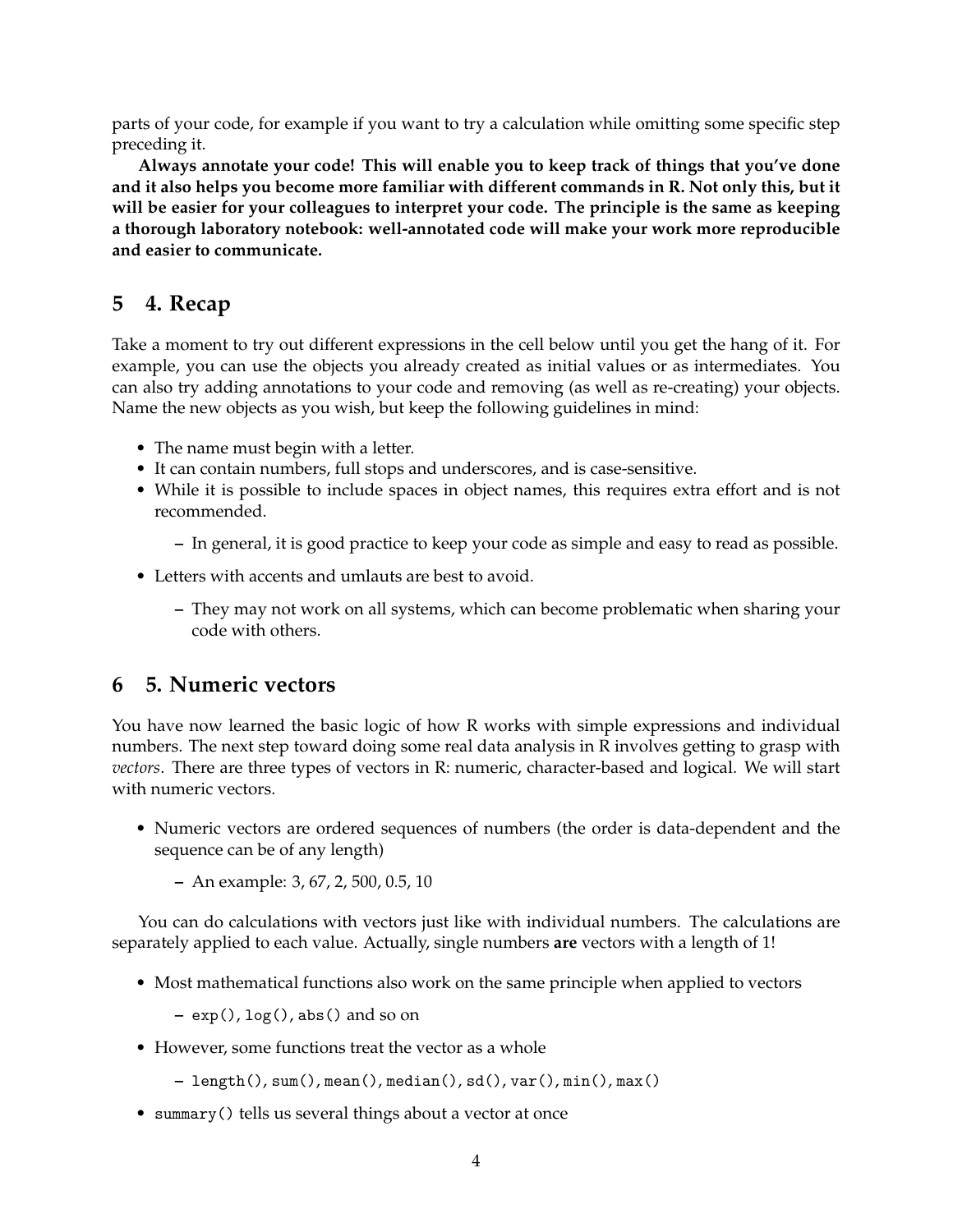#### **6.1 5.1 Initial exercises**

Let's consider a data set where we have numbers of steps and the estimated number of calories burned per day (from an activity bracelet worn for one week). First, let's create vectors of the data using c() and assign them to two separate objects. Then let's perform some calculations:

```
In [ ]: steps <- c(106, 0, 12775, 8287, 9222, 7080, 6055)
        kcal <- c(1356, 1341, 2109, 1882, 1970, 1938, 1851)
        # average hourly no. of steps each day
        steps / 24
        # energy burned per step each day
        kcal / steps
```
Note that the results are given as vectors. We also see a strange value called Inf (more on this later). For now, let's assign the average number of steps to a new object and calculate their overall sum:

```
In [ ]: hourlysteps <- steps / 24
        tot_hourlysteps <- sum(hourlysteps) # One example of how we could calculate the sum
        tot_hourlysteps
```
It is also possible to create tot\_hourlysteps using just a single line of code. There are often many ways to achieve the same result in R. Choosing which way to write your code may depend on the situation or personal preference:

In [ ]: sum(steps / 24) *# Another way to achieve the same thing*

Next, try both of these ways to calculate the average hourly energy consumption over the week (that is, the total energy consumed over the week divided by the number of hours in a week). Now might also be a good time to create another checkpoint in case you already haven't!

#### **6.2 5.2 Accessing specific values within a vector**

As we have seen, the data within a numeric vector are always arranged in a specific order. We can refer to this ordering using *indices*. For example, the first value within a vector has an index of 1, the second an index of 2 (and so on). Sometimes it is of interest to extract or access only certain values within a vector. This can be done using square brackets and the index:

In [ ]: steps[1]

It is also easy to specify a range of elements using this notation:

In [ ]: steps[1:5] kcal[6:7]

Again, the results are given as vectors. Using the object steps, try calculating the average numbers of steps separately for weekdays and the weekend. Hint: have a look at the list of functions given at the beginning of Section 5!

What if you wanted to extract values corresponding to Monday, Wednesday and Friday? Remember that a single index value is also a vector (with a length of 1). By extension, we can use a vector with a length of *n* to extract these values: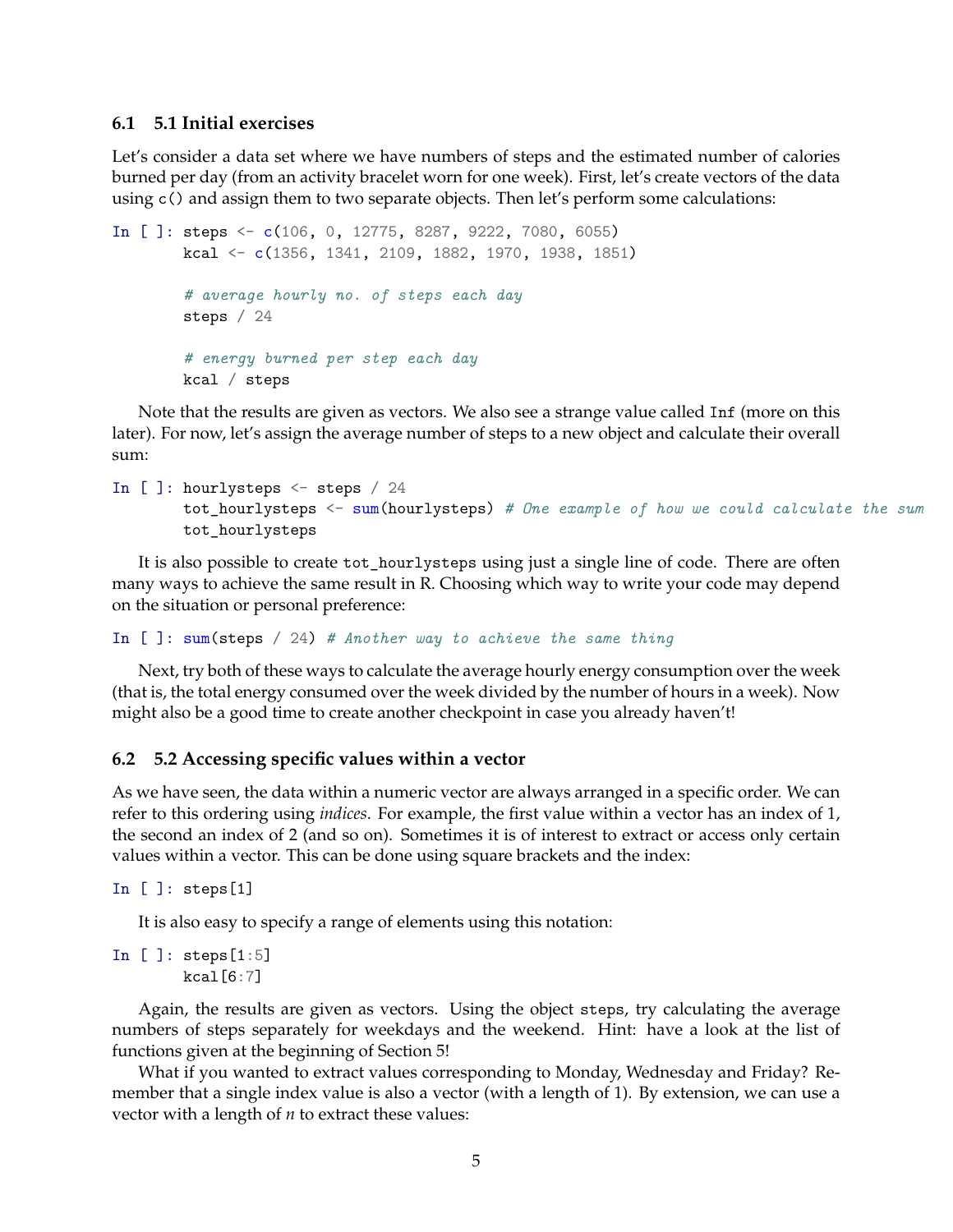In [ ]:  $steps[c(1, 3, 5)]$ 

Note that the following gives an error (because 1, 3, 5 is not a vector while  $c(1,3,5)$  is). If you were wondering why the error message talks about dimensions, this is because the code below treats steps as a 3D array (as opposed to a one-dimensional array, that is, a vector).

```
In [ ]: steps[1,3,5]
```
### **7 6. Logical vectors**

Logical (also known as Boolean) vectors have two possible values: TRUE and FALSE. They come up as results from logical operations, such as comparing one value to another. Here we are told, element by element, whether the number of steps taken was above 1000:

```
In [ ]: steps > 1000
```
The possible comparisons are:

- less than <
- greater than >
- less or equal <=
- greater or equal >=
- equal to ==
- not equal to !=

There are also logical operators: - and & - or | - not !

A convenience operator for querying whether a value is equal to one of several in a given set exists: x %in% 1:3.

**NOTE:** If you have never played with logical values before, do not worry. For basic usage, the situations where they are needed are quite limited. We will cover two common scenarios in the following sections.

#### **7.1 6.1 Initial exercises**

One scenario where logical vectors are useful is when you want to subset your data (for example, extracting part of a vector). For example, we can calculate the mean energy use on days where the number of steps exceeded 1000, presumably when the bracelet was worn all day long:

```
In [ ]: allday_steps <- steps > 1000 # select days where the number of steps exceeds 1000
        allday_steps
        allday_kcal <- kcal[allday_steps] # extract kcal values for those days
        allday_kcal
        mean(allday_kcal) # calculate the mean
```
Previously we tried to calculate the mean energy consumption per step, but we did not account for energy consumption during rest (this is called the basal metabolic rate or BMR). Indeed, on one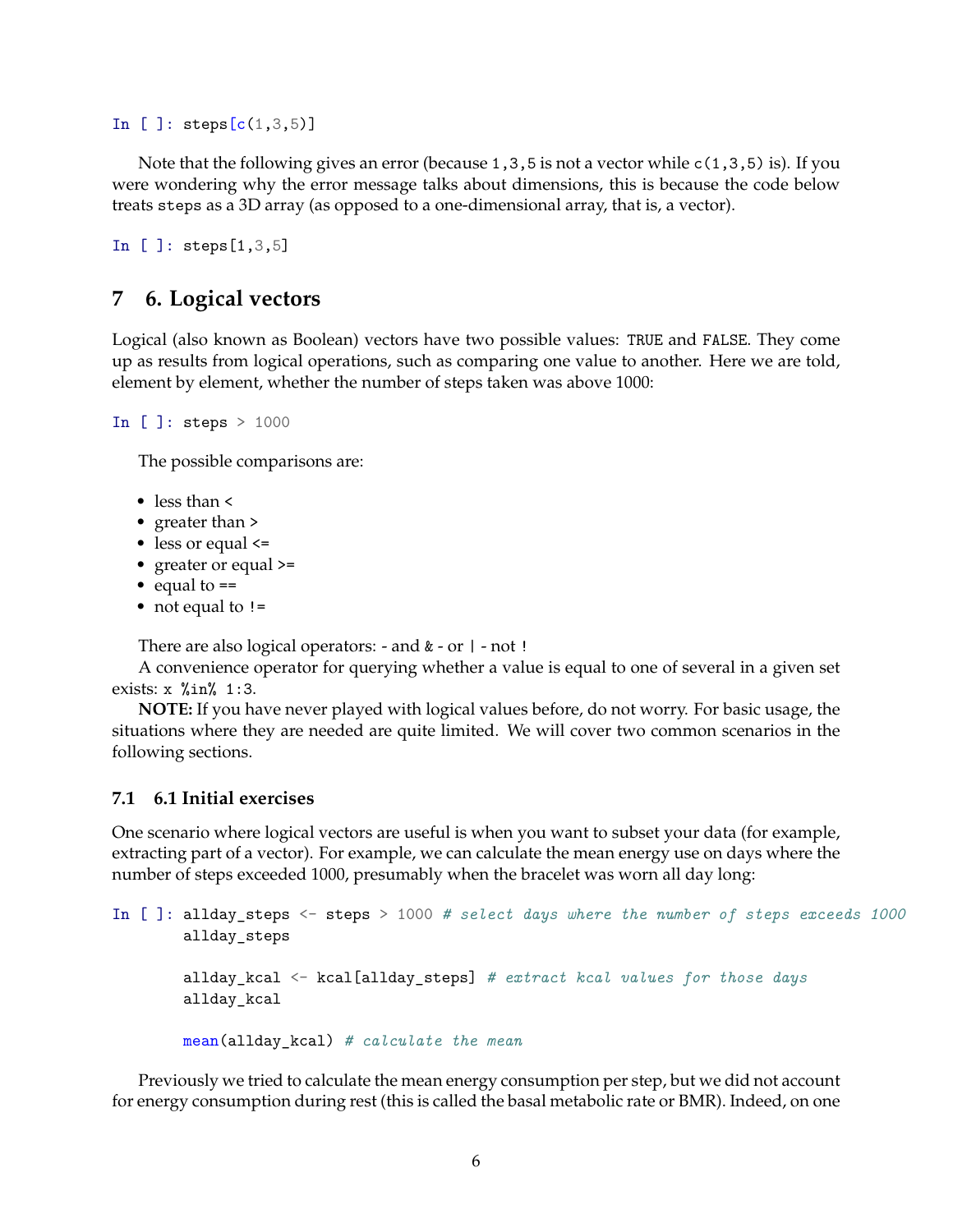of the days had zero steps recorded while some energy was still consumed. For the purposes of this exercise, let's call this level of energy use the BMR.

Let's attempt to recalculate the mean energy consumption per step using only that part of the data that exceeded the BMR. We can do this step by step:

```
In [ ]: # NOTE: To complete this exercise, replace the points marked with '??' with the correc
        # First we need to find the BMR value in our data.
        # Hint: It's the element that coincides with the 'TRUE' value of the logical vector "steps is equal to 0":
        steps0 \le - ??
        BMR \leq kcal[??]
        BMR
        # You should see the BMR value come out as 1341
In [ ]: # Next we can subtract the BMR value from the kcal values
        aboveBMR <- ??
        aboveBMR
        # You should now see smaller kcal values, with 0 as the second element
In [ ]: # Then we can recalculate the energy consumption per step:
        kcalperstep <- ??
        kcalperstep
        # You should see values between 0.060 and 0.085 for the full days,
        # something a little higher for the first day, and "NaN" for the second
```
This result seems to make more sense! The NaN value will be explained in the next section.

While the same calculation could have been performed by directly typing in the BMR value (1341), the approach we took is more useful because it illustrates the principle behind extracting specific values from a data set. Real data often need some form of subsetting (or other pretreatment steps) and this is a good skill to learn!

#### **7.2 6.2 Missing values**

#### **7.2.1 6.2.1 Data with 'NA' values**

The first two values of the steps vector, 106 and 0, were probably due to the bracelet not being worn for the whole day or at all. In other words, we don't know the true step count because we are missing data. The R language provides an explicit way of stating this, the NA symbol ("Not Available").

We could create an object with the step counts for Monday and Tuesday listed as NA. Let's also try calculating the overall sum of steps for this vector:

```
In [ ]: steps_na <- c(NA, NA, 12775, 8287, 9222, 7080, 6055)
        sum(steps_na)
```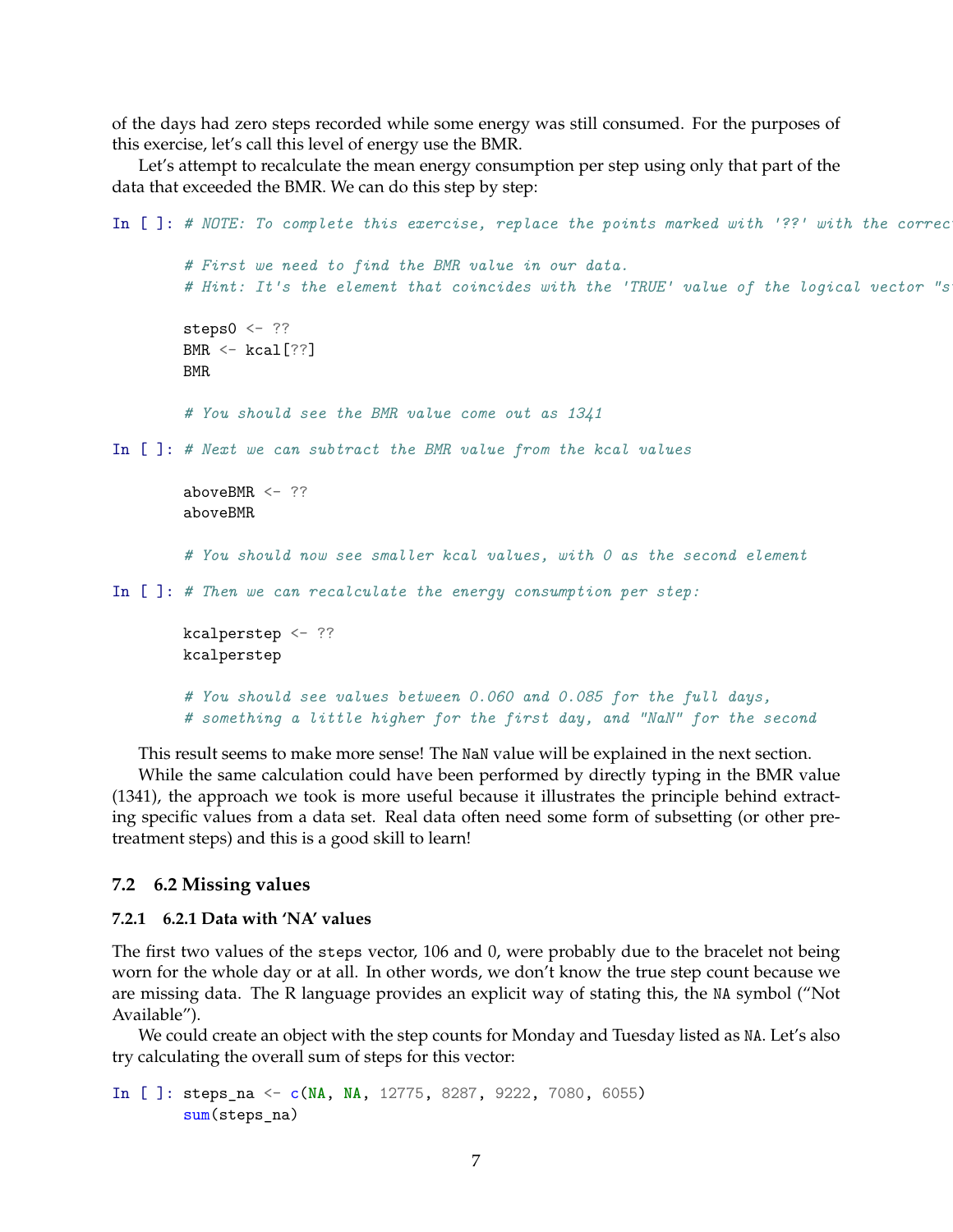When a vector contains values denoted as NA, the sum of this vector is also reported as NA. This makes sense because we cannot know the result! However, what we can do is to calculate the sum of the remaining values while removing the missing data using a single additional *parameter*. This is another scenario where you commonly encounter logical values:

```
In [ ]: sum(steps_na, na.rm = TRUE)
```
The default behaviour of sum() and many other functions is to include missing values in the calculation. However, we have just changed how sum() behaves in this particular instance by adding the parameter na.rm = TRUE. We will learn more about functions and parameters later in this notebook.

Sometimes we do not directly know which values are missing in a data set. A convenient way to find out is by using the *test* function is.na(). One might also be tempted to try a logical comparison using ==. Let's try both (and think for a moment why the second result does not tell us much!):

```
In [ ]: is.na(steps_na)
        steps_na == NA
```
In the previous example there was a related symbol, NaN, which stands for 'Not a Number'. This resulted from the calculation 0/0, which has no well-defined mathematical meaning. For our purposes, the difference between NA and NaN can safely be ignored. We also saw a value called Inf (or 'Infinity'). This resulted from calculating 1341/0.

#### **7.2.2 6.2.2 Converting values to 'NA'**

Sometimes one needs to deal with data sets where missing values are indicated by a number such as 0. This is problematic because such values will influence the outcome of calculations and other analyses. While it is best to avoid this type of notation from the outset, it is possible to rename such values as NA directly in R:

In [ ]: steps[steps == 0] <- **NA** steps

This converted Tuesday's measurement to NA, but we also know the first value in the steps vector is unreliable. How would you convert the values from both Monday and Tuesday? One way would be to use indices just like before:

In [ ]: steps $[c(1, 2)]$  <- NA steps

# **8 7. Character vectors and factors**

Vectors come in one more flavour: character. The elements of character vectors are snippets of text, such as here:

In [ ]: treatg\_char <- c("Trt1", "Trt2", "Ctrl", "Trt1", "Ctrl", "Trt2") # Two treatment group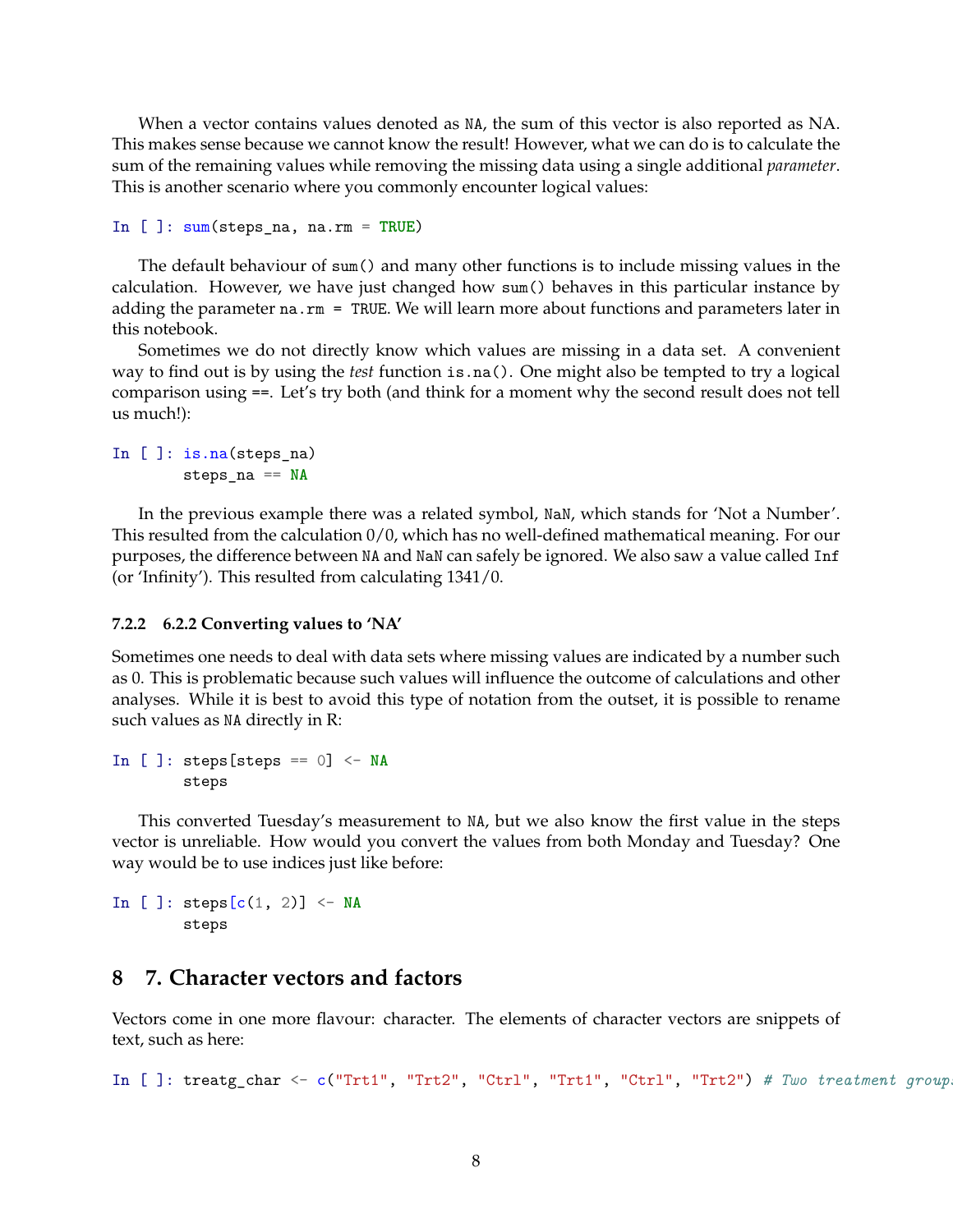Note that each element needs to be surrounded by quotation marks. Both the ' and " symbols can be used.

Data like this often represent group membership. While some the elements could belong to specific groups (such as different treatments or an experimental control), character vectors do not take these interrelations into account because each element is treated as entirely independent. However, there is a specific type of object in R that can be used to group the data: *factors*. The defining feature of a factor is that it can have several *levels*. For example, in our case we have six elements belonging to three levels: Trt1, Trt2 and Ctrl.

To clarify things further, let's describe the character vector using the summary() function:

```
In [ ]: summary(treatg_char)
```
Then let's change the character vector into a factor:

```
In [ ]: treatg \leq factor(treatg_char)
        summary(treatg)
```
In the first case, nothing is told about the contents beyond the length and type. The second summary looks more useful: we can see that the factor has three levels, each with two observations. Here are two other functions that give us the titles and number of levels:

```
In [ ]: levels(treatg)
        nlevels(treatg)
```
Now that you are familiar with vectors and factors, you are ready for the most important data type: data frames.

# **9 8. Data frames**

#### **9.1 8.1 Creating and accessing a data frame**

So far, the exercises in this notebook have dealed with individual vectors that weren't actually connected to each other. We treated the kcal and steps vectors as if their elements corresponded to the same days of the week, but the data were assigned to separate objects. In the following the same data are assembled into a *data frame*. Data frames are where all data are usually kept and manipulated. They can be considered **the most important data structure in R**.

For clarity, let's empty the workspace first:

```
In [ ]: rm(list = ls()) # You may remember this from Section 2.2!
```
Now we are ready to create a data frame:

```
In [ ]: bracelet <- data.frame(day = c("Monday", "Tuesday", "Wednesday", "Thursday", "Friday",
                              steps = c(106, 0, 12775, 8287, 9222, 7080, 6055),
                              kcal = c(1356, 1341, 2109, 1882, 1970, 1938, 1851))bracelet
        summary(bracelet)
        ls()
```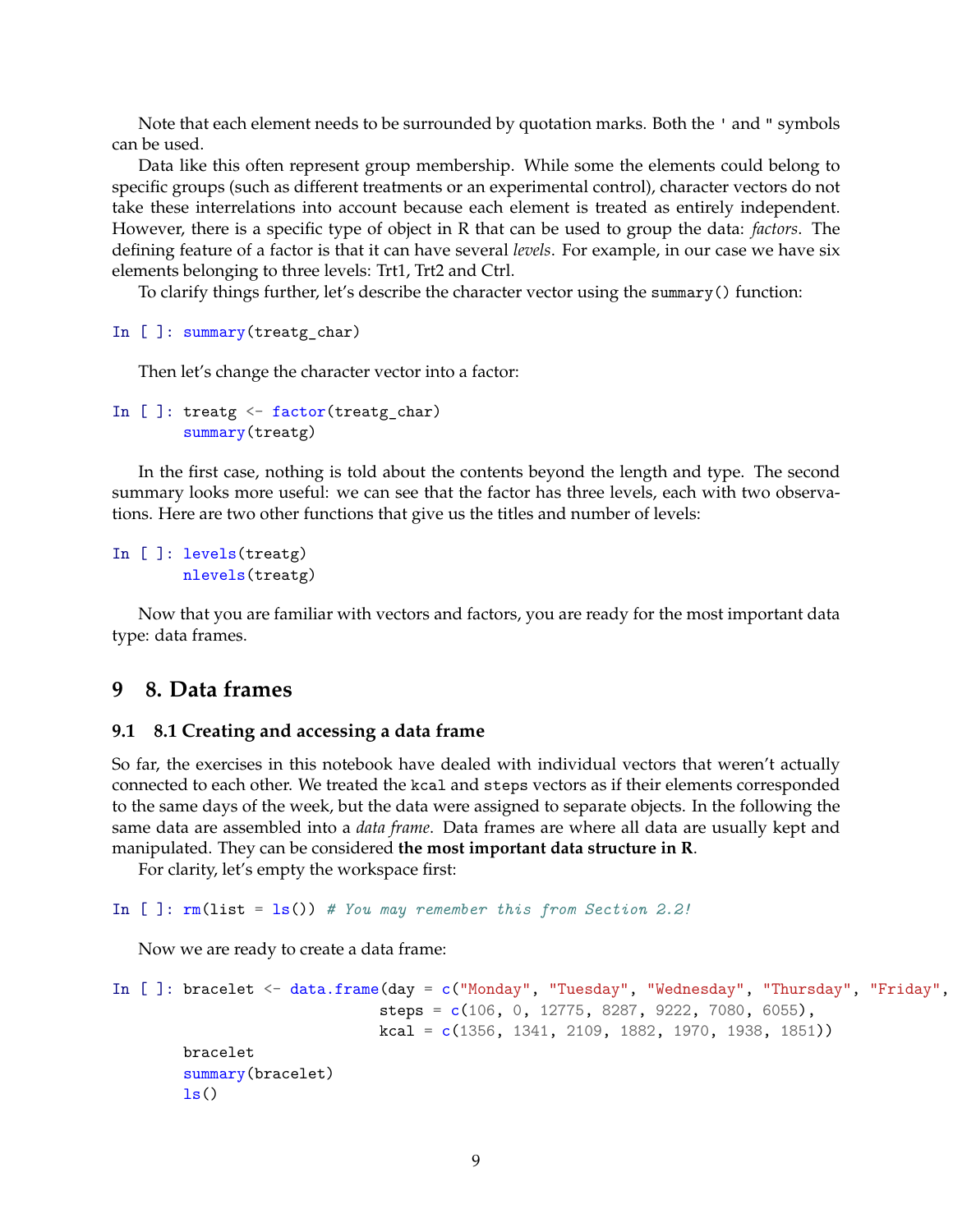You can see that the whole data set is now shown as a table with rows and columns. This is the proper way to think about data frames: they are tables where columns are variables (in the statistical sense) and rows are observations. The columns of a data frame can still be treated like vectors or factors. The only difference is that you have to refer to the data frame where the data are stored, using the character \$:

In [ ]: bracelet\$steps *# typing just 'steps' would now give an error message!*

#### **9.2 8.2 Initial exercise**

Armed with this knowledge, try and see if you can redo some of the previous calculations related to steps and kcal, using the code cell below. Let's focus on calculating the mean energy consumption per step while accounting for the BMR (as originally described in Section 6.1).

**NOTE**: This could be challenging and you may run into some pitfalls. If something goes wrong, take your time and try to understand what happened. Remember that you can use ls() to see the current objects and that you can restart from the previous code cells if you get confused.

#### **9.3 8.3 Working with the iris data set**

A key step in learning how to analyse data with R would naturally involve importing your own data to work with. We will soon cover this, but first we need to cover a few more topics including functions, working directories and CSV files. To do this, let's still make use of some of the example data that come as part of a default R installation.

The example data sets in R can be imported into the workspace using a function called data(). First, let's look at a classic example, the iris data set:

```
In [ ]: data(iris)
        summary(iris)
        head(iris)
```
The summary shows us that there are five variables: four numeric ones and one factor with three levels (each with 50 observations). The head(iris) call is used to look at a few first lines of the data frame, instead of looking at all 150 of them. Next, we can look at the documentation page of this data set. This will open a new pop-up window in Jupyter. You can close it afterwards or you can move it to its own tab using the button in its top right corner.

In [ ]: ?iris

It is said that, when doing data analysis, at least 80% of the time is spent on cleaning, rearranging and otherwise preparing the data. R is great for that, particularly when combined with a good user interface (RStudio) and some dedicated *packages* (more on those in Section 12). Most of that is beyond this basic introduction, but a few simple tricks will get us started. The first one is how to add new variables into the data frame. One way to do this is by simple assignment. Let's pretend that the sepal leaves of the iris flowers are rectangular, and add their area to the data:

In [ ]: iris\$Sepal.Area <- iris\$Sepal.Width \* iris\$Sepal.Length summary(iris)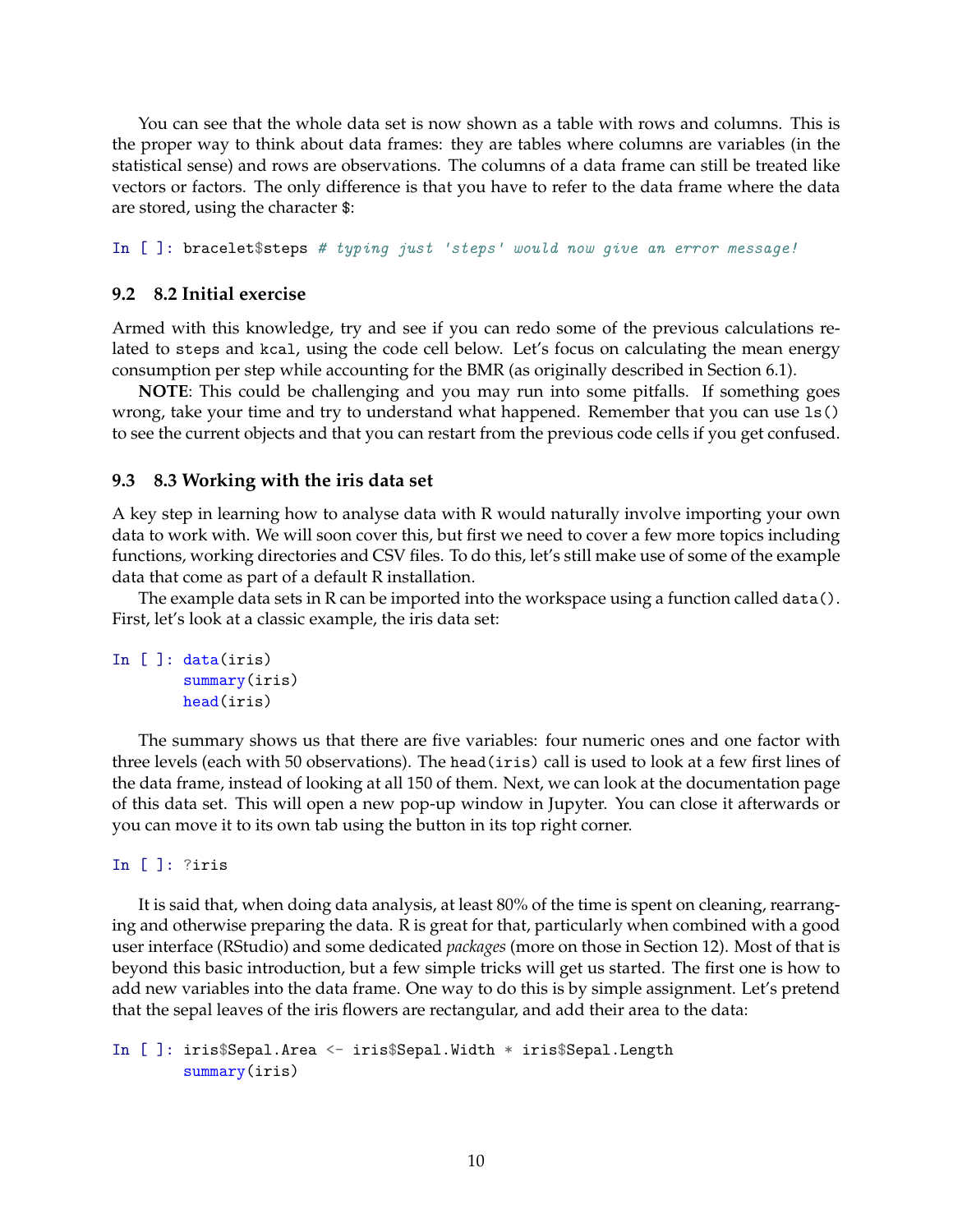Now try the same with petal leaves:

We can also try taking subsets of the data frame. Recall how we used brackets and indices for extracting parts of vectors. The same kind of syntax works for data frames, except that there are now two sets of indices, one for rows and another for columns. Consider this:

```
In [ ]: corner \le iris [1:5, 1:4]
        corner
```
This created a new data frame, which consists of the rows 1 to 5 and columns 1 to 4 of the iris data set. The indices before the comma refer to rows and the indices after it refer to columns. Leaving the other index out completely means "all of them". This means that, in addition to the \$ notation from before, you can also extract the data from an entire column like this:

In  $[ ]:$  iris $[ ,4]$ 

Earlier we also learned about using logical vectors to extract parts of vectors that satisfy a condition. This works for data frames too, in an analogous manner. However, there is also a function called subset () that is more convenient to use. Here are two examples:

```
In [ ]: smallones \leq subset(iris, Sepal.Length \leq 5)
        setosas <- subset(iris, Species == "setosa")
```
This function works so that you first supply the data frame you want to subset and you then specify the logical rule for the rows you want to keep. Note that inside this function call you only need to mention the data frame once, and then all its columns can be referred to without the \$ symbol.

Try now to calculate the average sepal length for each species separately. You should know (at least) two ways to do this. First, you can exploit the fact that the species observations are nicely in order, 50 observations at a time. Second, because things are usually not this nicely arranged, you should try splitting the data frame into three single-species parts with subset(). This solution was actually started in the previous code cell already.

(Note that while these approaches suit us currently, there are other ways to work with the data that could be used 'in the real world'. We will not cover those here, but for example one could use the aggregate() function in base R or summarise() available via the package dplyr. Packages are discussed later in more detail. For illustrative purposes, the solution using aggregate() is given in the code cell below.)

In [ ]: *# YOUR CODE HERE*

```
# The solution using 'aggregate()'
# aggregate(Sepal.Length ~ Species, data = iris, FUN = mean)
```
The correct answers are 5.006, 5.936 and 6.588 for setosa, versicolor and virginica, respectively.

#### **10 9. More about functions and their documentation**

Everything in R is accomplished by using functions. In fact, once you know the basics, learning to do data analysis using R often revolves around developing a working understanding of different functions and how they might be applied in different situations. Luckily there is an active and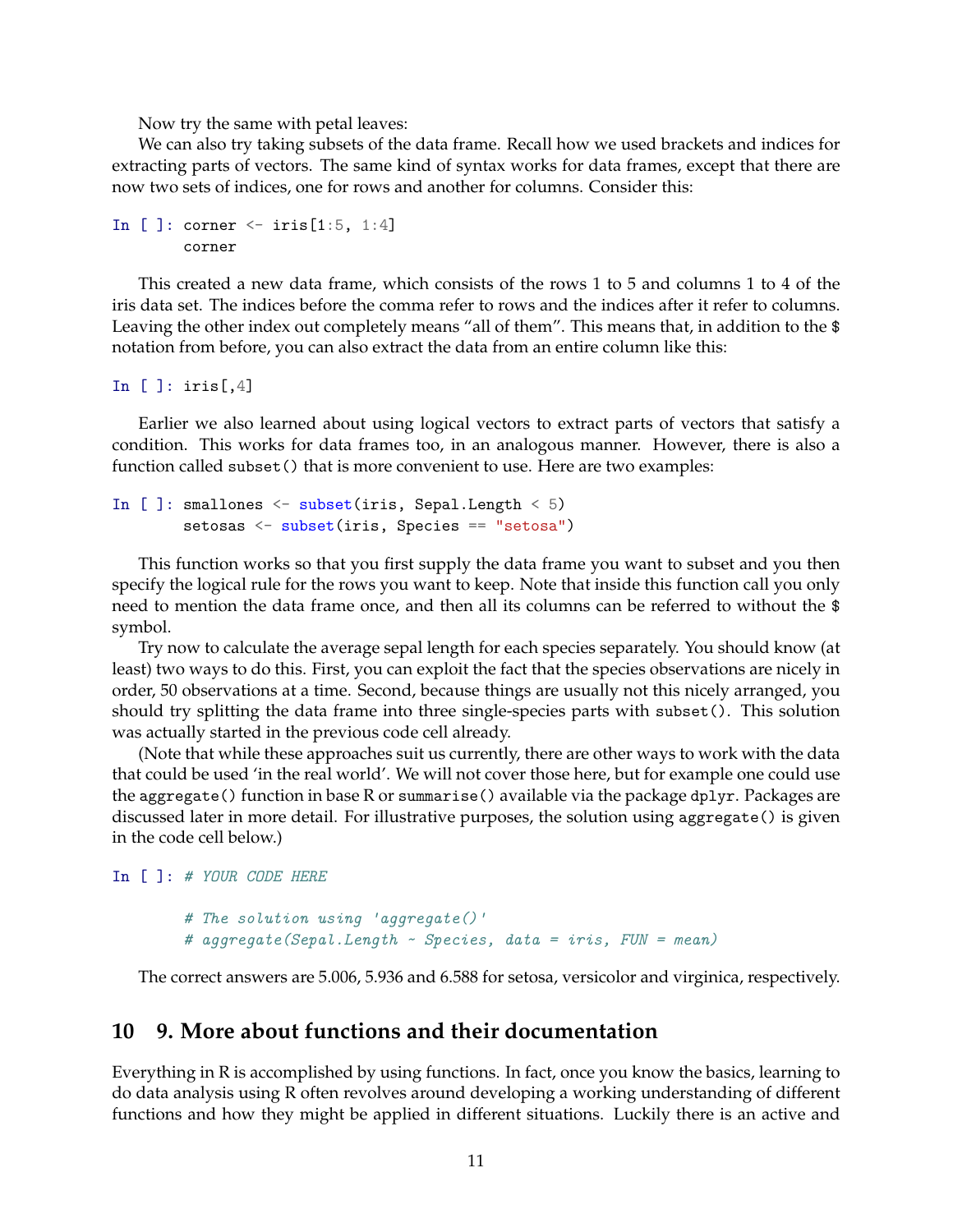helpful R community online (one example is [stackoverflow.com](http://stackoverflow.com/questions/tagged/r)). Another useful resource comes in the form of documents - each R function comes with its own documentation with details on how exactly it can be used.

You can bring up the documentation of a function by typing the question mark ? in front of the function name (without the parentheses), like before with the iris data set. Try this now with the function mean:

#### In [ ]: ?mean

The documentation pages have a common structure, although not all have every section present. First there is **Description**, an outline of what the function does. **Usage** and **Arguments** list all the arguments the function accepts (including their type, e.g. numeric or logical) and their default values. There is often a section on **Details**, a longer explanation of how the function works and is intended for use. **Value** explains what kind of output the function will produce. At the end, there is usually a list of related functions under **See also** and finally some practical **Examples**.

Try now to figure out how to use a completely new function based only on its documentation. Use sample() to produce

- a Finnish lottery ticket: 7 randomly drawn numbers out of 40
- a vector of 0s and 1s, representing 10 coin tosses
	- **–** you can also try using a factor with the levels 'heads' and 'tails', if you feel like it!

# **11 10. Importing data from CSV files**

Data can come in many formats, but we will cover one of the most typical: CSV files. A CSV ('Comma-separated values') file is a text file containing data in a tabular format. The first row is usually a header row containing column (variable) names, with the rest of the rows containing the actual data. Columns are separated by commas. Software packages such as Excel, SPSS, SAS and many others are able to export data in this format. Here's an example of what such data look like (these are the first few rows of a CSV file called weather-kumpula.csv we will soon use):

ts,year,month,day,dp,rmm,wdir,ws,t,rh,p

2014-01-01,2014,1,1,0.7526754690757457,1.640000000000001,158.0,4.61702571230021,3.053578874218 2014-01-02,2014,1,2,-2.238194444444573,0.600000000000004,118.0,3.627777777777778,0.407847222 2014-01-03,2014,1,3,-1.4593055555555527,0.5000000000000002,141.0,3.32819444444444385,1.06069444 2014-01-04,2014,1,4,0.3417361111111121,3.6999999999999966,219.0,4.2880555555555555,1.74763888888

The function for importing data in this format is called read.csv().

Were we to check its documentation, we would see that read.csv() is an alias for a function called read.table(). This function can read many other tabular data formats than just CSV files, although we don't need to do this now. One thing to note, however: Finnish locale settings and some others use commas as the decimal (rather than column) separator. Because of this, there also exists a non-standard version of the CSV format that uses the semicolon (;) as the column separator. For these situations, the function read.csv2() will work.

All you need to tell read.csv() is where to find the file. It is done by giving the name of the file, as a character string, like this:

read.csv("filename.csv")

This only works if the file is in your current R session *working directory*. To see what the current working directory is, use this command: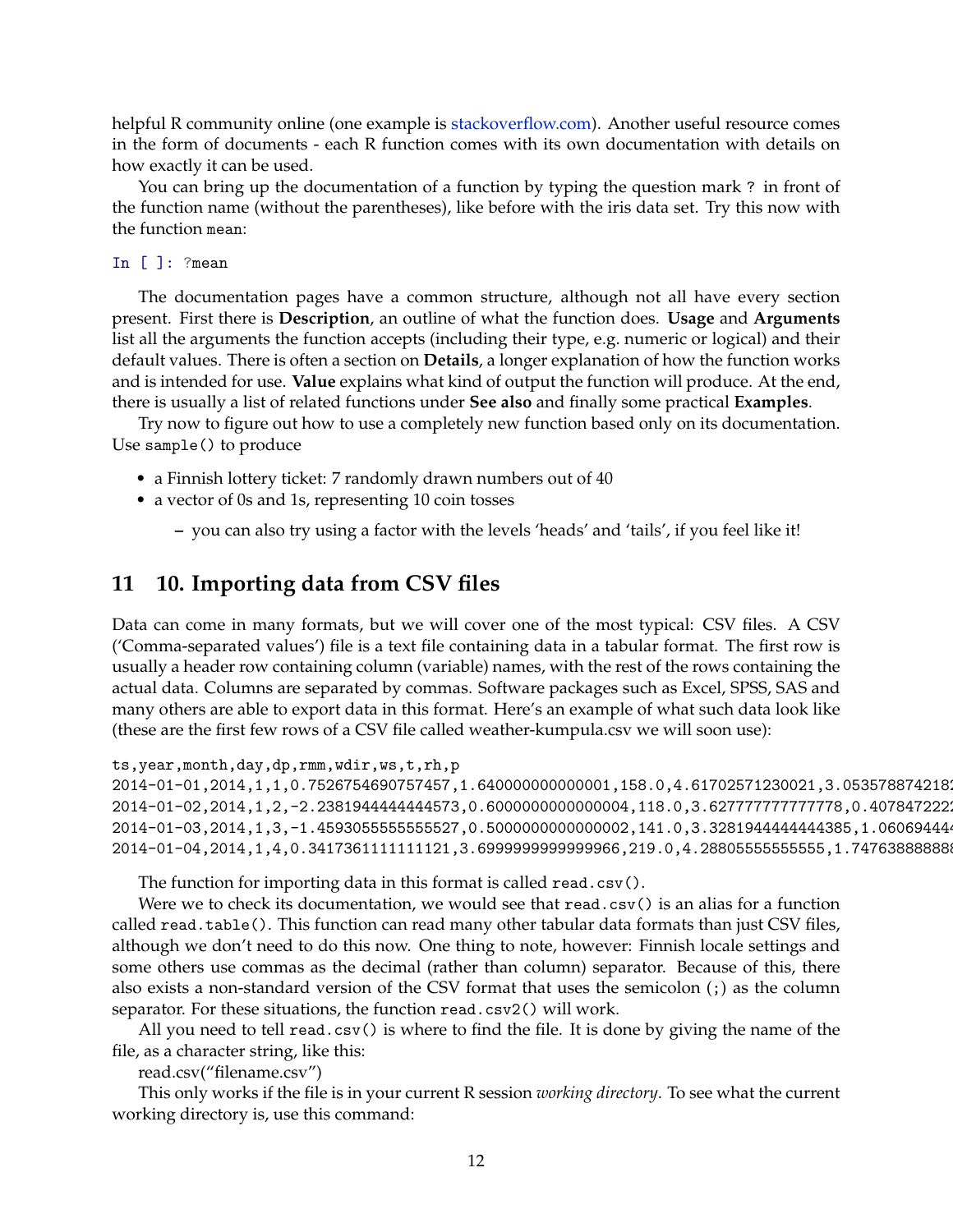In [ ]: getwd() *# This will likely say: '/home/jovyan/work/R-for-beginners'*

To set a new working directory or to access a file outside it, you can:

- change the current working directory to something else using the function setwd()
- give the whole path to the file
	- **–** note to Windows users: instead of the \ character, you have to use / or \\
- use interactive file choosing: read.csv(file.choose())
	- **–** note: this does not work on this notebook!
- use the import wizard in RStudio (although the above options also work in RStudio)

In the case of this notebook, we can import the weather data and assign it to an object using the following code:

```
In [ ]: weather <- read.csv("data/weather-kumpula.csv") # The data are imported as a data frame
```
Now you should be able to both import data *and* understand what's going on when you do that. If you have any data of your own, now would be a great time to try and import it. You just need to upload it to the notebook first (from the Home page). If not, let's get familiar with the weather data.

These data consist of daily weather measurements for one year at Kumpula, Helsinki. The names of the variables are:

#### In [ ]: names (weather)

and they stand for:

- timestamp
- year
- month
- day
- $\bullet$  dewpoint ( $\check{r}$ C)
- rainfall (mm)
- wind direction  $(\check{r})$
- wind speed
- $\bullet$  temperature ( $\check{r}$ C)
- relative humidity
- air pressure (millibars)

You can now use the knowledge you have to get a better handle of this data set. For example:

- Use the function dim() on the whole data frame. What does this function tell you?
- Use summary() on the whole data frame get an overall feeling of the values.
	- **–** For example, what is the range of temperatures observed over the year?
- Take a look at a function called complete.cases(). Use it, possibly together with subset() and/or dim(), to see on how many different days there are missing values.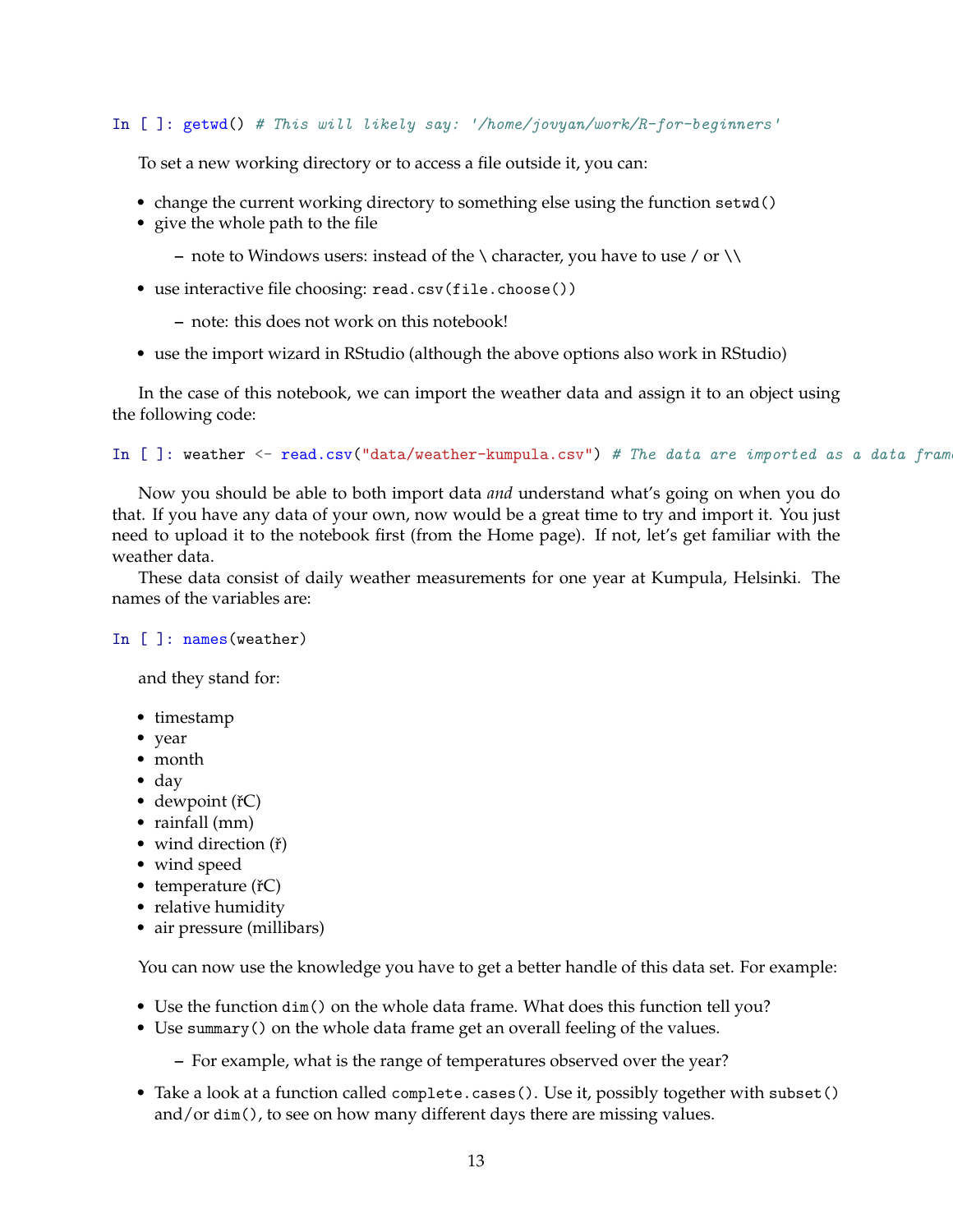- **–** There are different ways to do this, but it is possible to make use of the logical operators list in Section 6.
- **–** (Answer: three)
- How much did it rain in September, October and November in total?
	- **–** Remember the %in% operator mentioned back in Section 6!
	- **–** (Answer: 195.48 mm)

# **12 11. Data analysis using formulas**

You are now almost ready to start working with real data: you have learned about vectors, factors and data frames, are able to import data into R and understand how the language works. There is one more concept that we'll cover in this notebook and which is useful to learn: *formulas*. Here's an example:

```
In [ ]: # let's make sure you have your iris data set with you still:
       data(iris)
        # create a scatter plot of sepal length vs sepal width:
        plot(Sepal.Length ~ Sepal.Width, data = iris)
```
plot() is a general-purpose plotting function. What we have typed inside the brackets is a *formula* specifying the type of plot we want, and a data frame including the required variables. What characterises formulas in R is the  $\sim$  character in the middle. Its purpose is best revealed if you think of the  $\sim$  character as something similar to the word "by". In this case, we plotted Sepal.Length "by" Sepal.Width. When both variables are numeric vectors, plot() creates a scatter plot.

Here's another example:

```
In []: lm(Sepal.Length ~ Sepal.Width, data = iris)
```
Same formula but a different function: this time we used  $lm()$  to fit a linear model corresponding to the scatter plot above. The left-hand side of the formula contains the response (dependent) variable whereas on the right we have the explanatory variable. The output of  $lm()$  is minimal, showing only the coefficient estimates of the fitted model. Use summary() on the result too see something more enlightening:

```
In [ ]: model \leq \ln(Sepal.length \sim Sepal.Width, data = iris)summary(model)
```
(Note: while the output of lm() seemed to be just a bit of text, it is actually a *list* object. Lists are a data type we have skipped in this notebook, but you can visit the documenation of  $lm()$  to get a better idea of what the result list actually is. Also note that data frames are in fact a special case of lists. There is also a an object type called a *matrix* that we have not covered in this notebook. A matrix is similar to a vector with the exception of being two-dimensional. Unlike a data frame, a matrix usually only houses numeric information.)

Here is one more example of where you might use formulas. We can see if there's a difference in sepal length between two of the species using a t-test:

In [ ]: t.test(Sepal.Length ~ Species, data = iris, subset = Species != "versicolor")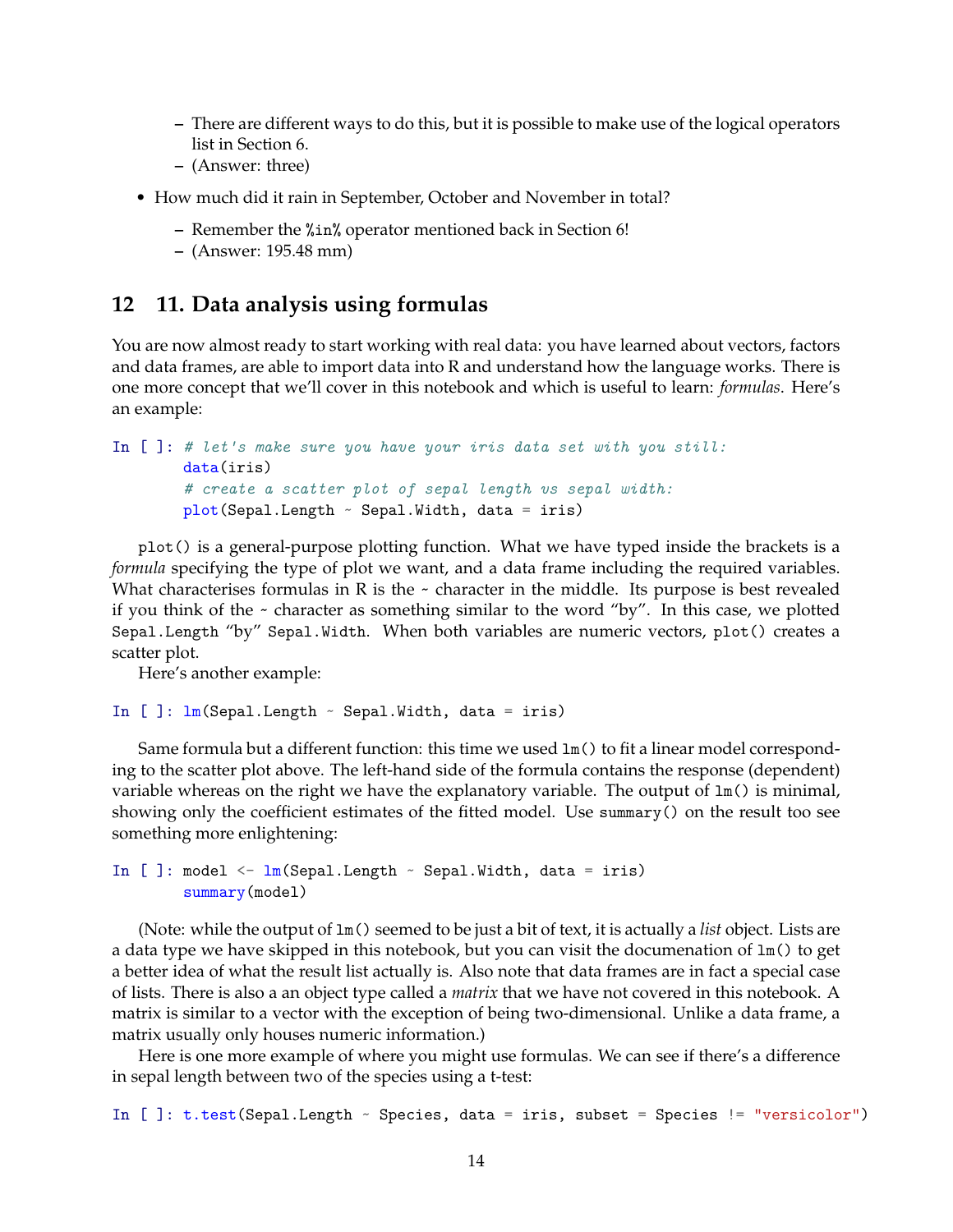Further to specifying the formula and the data frame, we have also included an argument for subsetting the data frame. Functions that take a formula as an argument usually also accept a subset argument. It works exactly like the subset() function we encountered earlier, but skips creating a separate subsetted data frame.

Formulas establish the difference between factors and vectors rather clearly. Consider this example data set:

In [ ]: data(ToothGrowth) summary(ToothGrowth)

This data set contains the results from an experiment concerning the effect of vitamin C on the tooth length of guinea pigs. There are two supplement methods and three dose levels, making up a total of six groups with 10 animals in each. The supp variable is a factor while len and dose are numeric. However, it is a valid question to ask whether the doses should be treated as numeric values or as group labels. The difference should become apparent if we convert dose into a factor. We can try fitting models and plotting the data for both scenarios:

```
In [ ]: # Version with 'dose' as numeric
```

```
summary(lm(len ~ does, data = ToothGrowth))plot(len - dose, data = ToothGrowth)
```

```
In [ ]: # Version with 'dose' as a factor
```

```
ToothGrowth$dose.factor <- factor(ToothGrowth$dose)
summary(lm(len ~ does.factor, data = ToothGrowth))plot(len ~ dose.factor, data = ToothGrowth)
```
One final case where formulas could be useful: earlier, when calculating groupwise means with the iris dataset, it was mentioned that these could also be calculated using the function aggregate(). That function is also compatible with formulas. Try if you can figure out how to use aggregate() in combination with a formula to calculate the mean tooth length for each dose (you can use either the numeric or factorial version of dose):

Finally, feel free and try any of these plots and other methods using the weather data. Here are a few questions for inspiration:

- Make box plots of monthly temperatures. Which month seems to show the most fluctuation?
- Is there any relationship between air pressure and wind speed?
- How about between air pressure and temperature? Does the answer differ between summer and winter?

## **13 12. Packages**

A big part of R's success in the world of data analysis is that the scientific community is able to endlessly expand the collection of available methods through *packages*. Packages are user-developed open-source collections of functions and their associated documentation. So far we have been able to get by with functions that come with a default installation and a fresh R session. Only the most